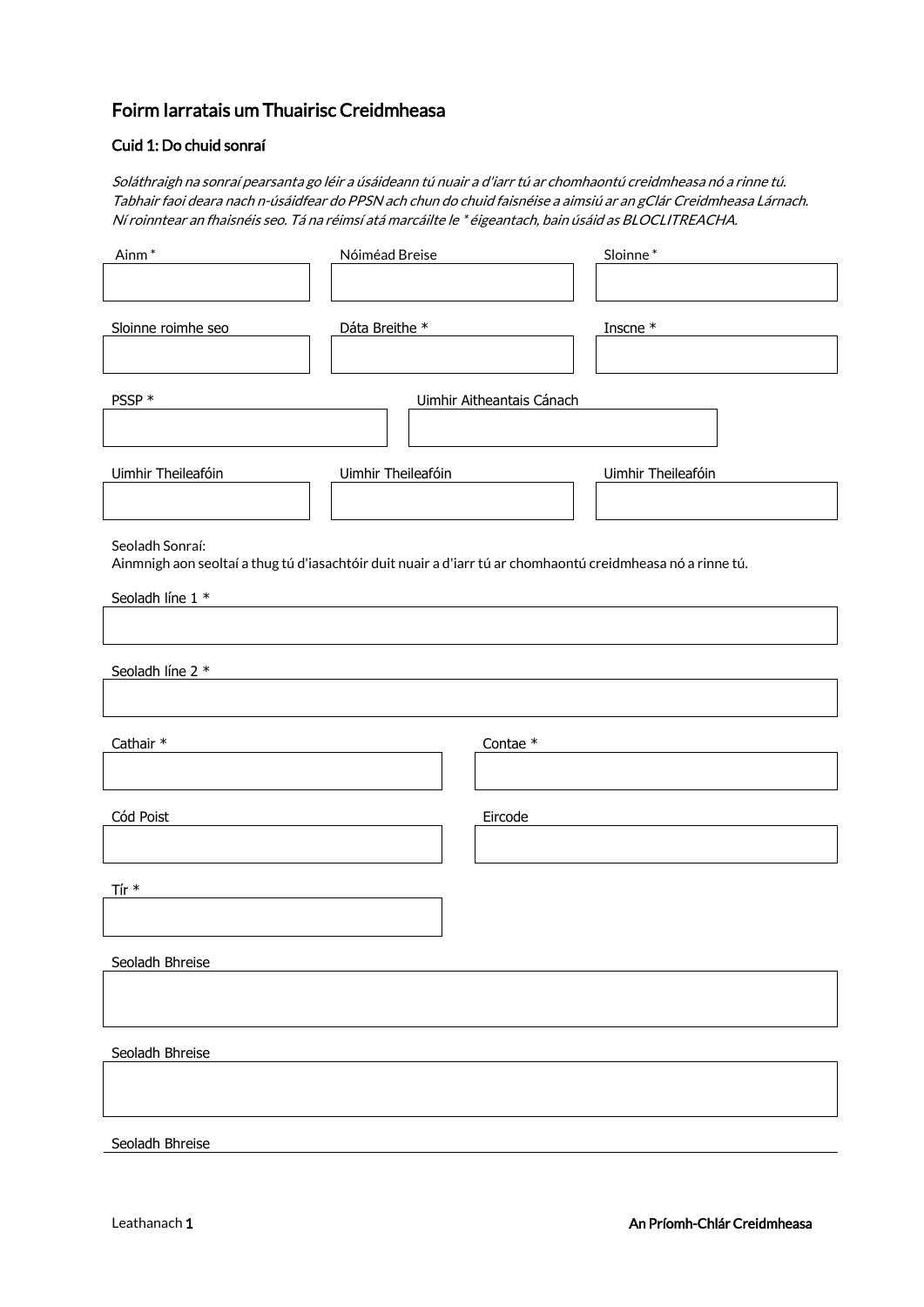# Cuid 2: Cineál iarratais agus modh roghnaithe freagartha

A. Tuarascáil Chreidmheasa

Cuirfear freagra chuig:

Tabhair faoi deara le do thoil gurb é an modh freagartha is tapúla tríd an ríomhphost má roghnaíonn tú an post, lig roinnt laethanta breise le seachadadh.

Seol freagra trí ríomhphost:  $\Box$ 

Seoladh ríomhphoist

Freagra neamhspleách tríd an bpost:  $\Box$ 

Seoladh poist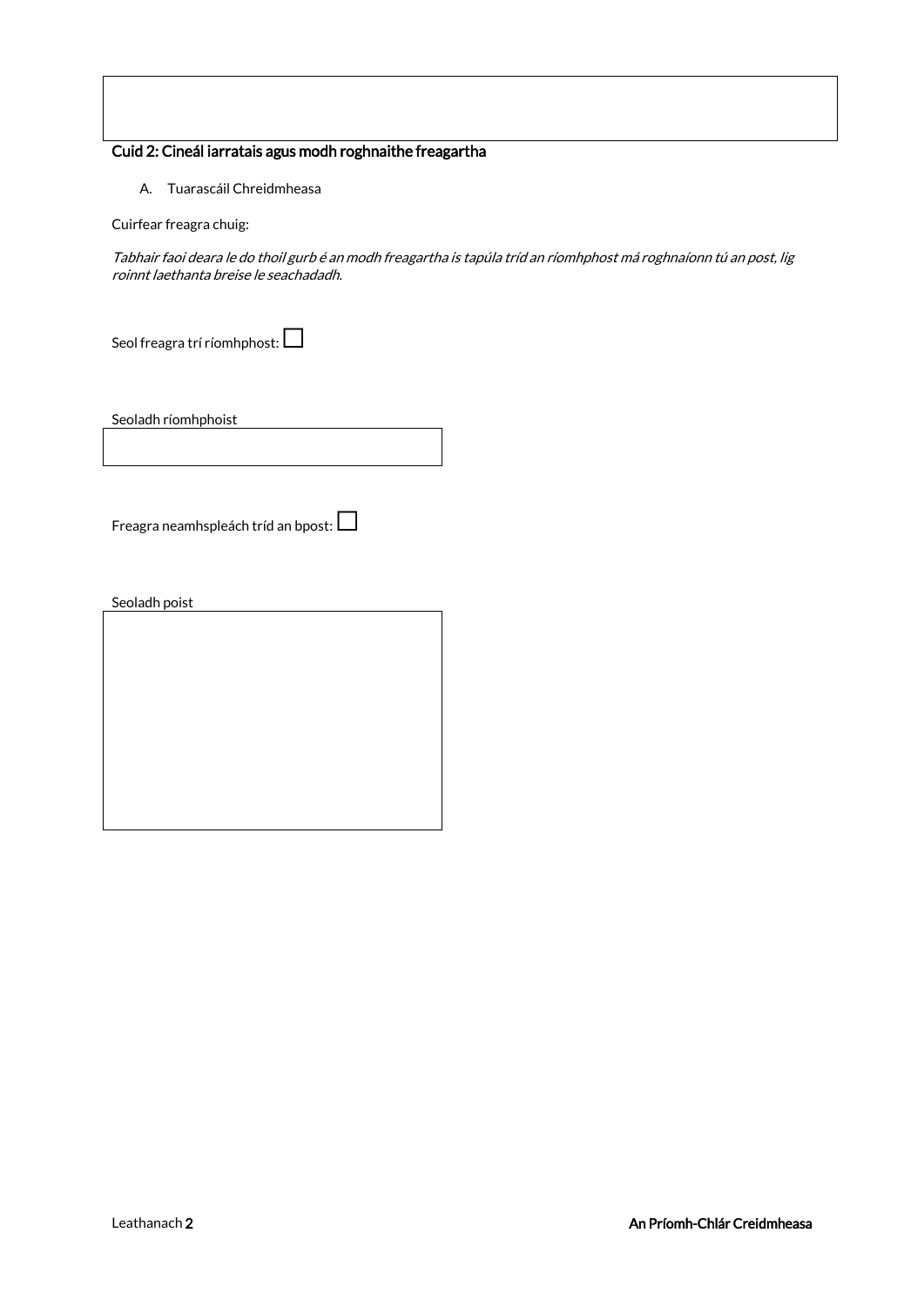#### Cuid 3: Dearbhú

**Cosaint Sonraí** 

**An Príomh-Chlár Creidmheasa - Beartas Príobháideachais maidir le Cosaint Sonraí** 

Sa bheartas príobháideachais seo, tugtar faisnéis maidir leis na bealaí ina bpróiseálann an Príomh-Chlár Creidmheasa agus Banc Ceannais na hÉireann sonraí pearsanta a thugann iasachtóirí dó i dtaca le hiarratais ar iasachtaí agus le comhaontuithe iasachta de €500 nó níos mó.

Chun críocha na reachtaíochta um chosaint sonraí, is é Banc Ceannais na hÉireann, Sráid Wapping Nua, Cé an Phoirt Thuaidh, Baile Átha Cliath 1, an rialaitheoir sonraí do shonraí pearsanta a chuirtear ar fáil don Phríomh-Chlár Creidmheasa. Is féidir teagmháil a dhéanamh leis an Oifigeach Cosanta Sonraí ag an seoladh sin nó ag dataprotection@centralbank.ie

An fhaisnéis go léir a bhíonn á coinneáil ar an bPríomh-Chlár Creidmheasa, stóráiltear laistigh den Aontas Eorpach í. Má dhéanann iasachtaí atá lasmuigh den Aontas Eorpach iarratas ar thuarascáil chreidmheasa, freagróimid mar a threoróidh an t-iasachtaí.

Bhunaigh an Banc Ceannais an Príomh-Chlár Creidmheasa faoin Acht um Thuairisciú Creidmheasa 2013 (an tAcht). Is ionann an Príomh-Chlár Creidmheasa agus bunachar sonraí éigeantach d'fhaisnéis chreidmheasa. Rinne an Banc Ceannais conradh le CRIF Ireland Ltd., an Chéad Urlár, Adelphi Plaza, Sráid Sheoirse Uachtarach, Dún Laoghaire, Co. Bhaile Átha Cliath (fochuideachta CRIF S.p.A ar lánúinéireacht) chun an Príomh-Chlár Creidmheasa a oibriú. Is é CRIF próiseálaí sonraí an Bhainc Ceannais.

### **Faisnéis phearsanta a bhailiú agus a úsáid**

Faoin Acht, tá oibleagáid ar iasachtóirí faisnéis chreidmheasa agus phearsanta maidir le hiasachtaithe aonair a thíolacadh don Phríomh-Chlár Creidmheasa (féach 'A bhfuil ar áireamh'). Folaíonn faisnéis phearsanta an méid seo a leanas:

- (a) ainm
- (b) dáta breithe
- (c) inscne
- (d) seoladh reatha agus seoltaí roimhe seo
- (e) uimhir ghutháin
- (f) uimhir phearsanta seirbhíse poiblí (PPSN)

Tá an fhaisnéis seo ag teastáil chun go bhféadfar iasachtaithe a shainaithint i gceart agus a gcuid iasachtaí a mheaitseáil leo, lena n-áirítear iasachtaí a bheidh acu le hiasachtóirí éagsúla. Déantar an t-eolas seo a stóráil go sábháilte ar an bPríomh-Chlár Creidmheasa agus ní dhéanfar é a scaoileadh ach amháin i gcás ina n-iarrfaidh iasachtóir nó iasachtaí lena mbaineann rochtain ar an eolas sin; nó i gcás ina dtoileoidh an t-iasachtaí lena mbaineann go scaoilfear an t-eolas seo le duine eile; nó mar a fhoráiltear faoin Acht um Thuairisciú Creidmheasa 2013, faoin Acht um Chosaint Sonraí 2018 nó mar a cheanglaítear nó a cheadaítear de réir dlí nó de réir aon reachtaíochta eile lena mbaineann. . Féadfaidh an Banc Ceannais faisnéis a aistriú chuig gníomhaireachtaí stáit agus comhlachtaí forfheidhmithe dlí nuair a mheastar go bhfuil sé riachtanach agus comhréireach déanamh amhlaidh.

Coinnítear sonraí pearsanta maidir le comhaontú creidmheasa ar an bPríomh-Chlár Creidmheasa go ceann tréimhse 5 bliana. Tosóidh an tréimhse 5 bliana seo ó dháta na haisíocaíochta deiridh ar an iasacht lena mbaineann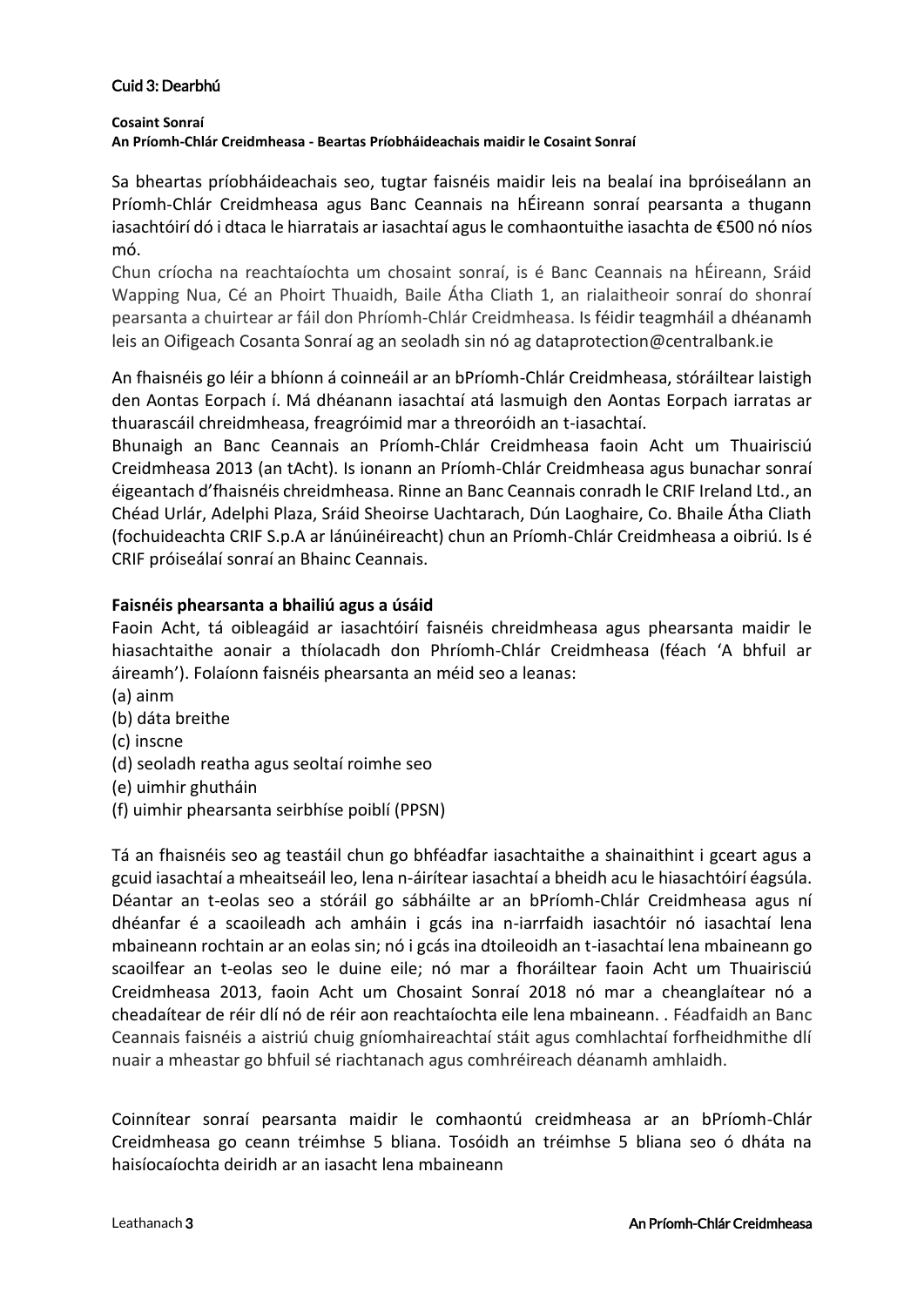Tá sé tábhachtach go gcoinneoidh an Banc Ceannais an fhaisnéis chun go mbeidh sé ábalta próifíl chreidmheasa chruinn a chur ar fáil maidir le hiasachtaí. Tá an fhaisnéis seo le fáil i do thuarascáil chreidmheasa.

Chomh maith leis sin, tá faisnéis i dtuarascáil chreidmheasa maidir le haon iarratais ar chreidmheas arna ndéanamh ag iasachtaí, amhail cineál na hiasachta agus an méid atá á iarraidh. Coinneofar faisnéis maidir le hiarratais ar chreidmheas go ceann tréimhse sé mhí. Beidh lorg i dtuarascáil chreidmheasa freisin. Is ionann lorg agus taifead de na dátaí go léir ar iarradh tuarascáil chreidmheasa, de chineál agus de chuspóir an fhiosraithe, agus de na dreamanna a d'iarr an tuarascáil.

Féadfaidh an Banc Ceannais úsáid a bhaint as aon fhaisnéis a bheidh á coinneáil ar an bPríomh-Chlár Creidmheasa chun aon fheidhm dá chuid a chomhlíonadh.

Maidir leis an bhfaisnéis atá á coinneáil ar an bPríomh-Chlár Creidmheasa, cuireann sí le cobhsaíocht airgeadais agus le cosaint tomhaltóirí trí léargas níos fearr a thabhairt don Bhanc Ceannais ar ghníomhaíocht margaí airgeadais agus trí thacú le ról an Bhainc Ceannais maoirseacht a dhéanamh ar an earnáil airgeadais.

Aon fhaisnéis phearsanta a aistreofar ón bPríomh-Chlár Creidmheasa chuig an mBanc Ceannais, is faoi ainm bréige amháin a chuirfear an fhaisnéis sin ar fáil.

## **Do chearta**

Faoin Acht um Thuairisciú Creidmheasa 2013, tá na cearta seo a leanas ag iasachtaithe i ndáil le faisnéis atá á coinneáil ar an bPríomh-Chlár Creidmheasa:

- ceart chun ráiteas míniúcháin a chur isteach i do thuarascáil chreidmheasa;
- ceart chun iarratas a dhéanamh chun faisnéis mhíchruinn, neamhiomlán nó faisnéis nach bhfuil cothrom le dáta a cheartú;
- ceart chun pearsanú amhrasta a thuairisciú;
- ceart chun cóip de do thuarascáil chreidmheasa a iarraidh.

Tuilleadh faisnéise a fháil maidir leis na cearta seo. Chun do thuarascáil chreidmheasa a iarraidh nó chun tuarascáil chreidmheasa a iarraidh thar ceann duine éigin eile, ní mór duit doiciméid aitheantais a chur ar fáil.

Faoin reachtaíocht um chosaint sonraí, tá an ceart ag iasachtaithe rochtain a fháil ar shonraí pearsanta fúthu a bheidh á gcoinneáil ar an bPríomh-Chlár Creidmheasa agus chun iarratas a dhéanamh chun faisnéis mhíchruinn, neamhiomlán nó faisnéis nach bhfuil cothrom le dáta a cheartú. Tá an ceart ag iasachtaithe freisin a iarraidh go ndéanfar rochtain ar a gcuid sonraí pearsanta a shrianadh fad a bheidh breithniú á dhéanamh ag an bPríomh-Chlár Creidmheasa ar leasú a bheidh iarrtha ag an iasachtaí sin.

### **Ceisteanna agus gearáin**

Má bhíonn aon cheisteanna agat maidir leis an bPríomh-Chlár Creidmheasa, is féidir leat teagmháil a dhéanamh linn] [myrequest@centralcreditregister.ie](mailto:myrequest@centralcreditregister.ie) nó ar an bhfón ag 01 2245500.